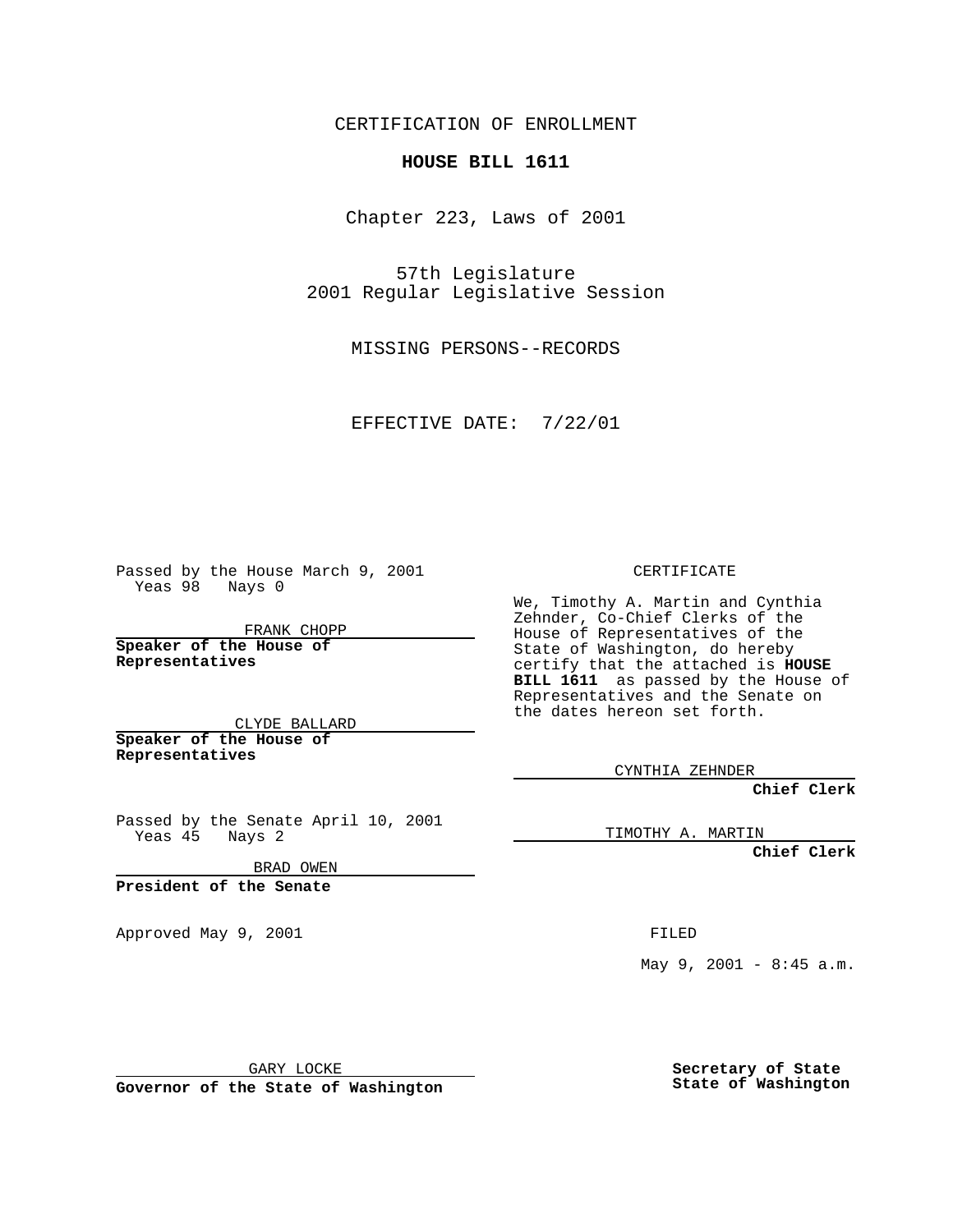## **HOUSE BILL 1611** \_\_\_\_\_\_\_\_\_\_\_\_\_\_\_\_\_\_\_\_\_\_\_\_\_\_\_\_\_\_\_\_\_\_\_\_\_\_\_\_\_\_\_\_\_\_\_

\_\_\_\_\_\_\_\_\_\_\_\_\_\_\_\_\_\_\_\_\_\_\_\_\_\_\_\_\_\_\_\_\_\_\_\_\_\_\_\_\_\_\_\_\_\_\_

Passed Legislature - 2001 Regular Session

## **State of Washington 57th Legislature 2001 Regular Session**

**By** Representatives Schindler and Romero; by request of Washington State Patrol

Read first time 01/30/2001. Referred to Committee on Criminal Justice & Corrections.

 AN ACT Relating to missing persons record retention policies; and amending RCW 68.50.320.

BE IT ENACTED BY THE LEGISLATURE OF THE STATE OF WASHINGTON:

 **Sec. 1.** RCW 68.50.320 and 1984 c 17 s 18 are each amended to read as follows:

 When a person reported missing has not been found within thirty days of the report, the sheriff, chief of police, county coroner or county medical examiner, or other law enforcement authority initiating and conducting the investigation for the missing person shall ask the missing person's family or next of kin to give written consent to contact the dentist or dentists of the missing person and request the person's dental records.

 When a person reported missing has not been found within thirty days, the sheriff, chief of police, or other law enforcement authority initiating and conducting the investigation for the missing person shall confer with the county coroner or medical examiner prior to the preparation of a missing person's report. After conferring with the coroner or medical examiner, the sheriff, chief of police, or other law enforcement authority shall submit a missing person's report and the